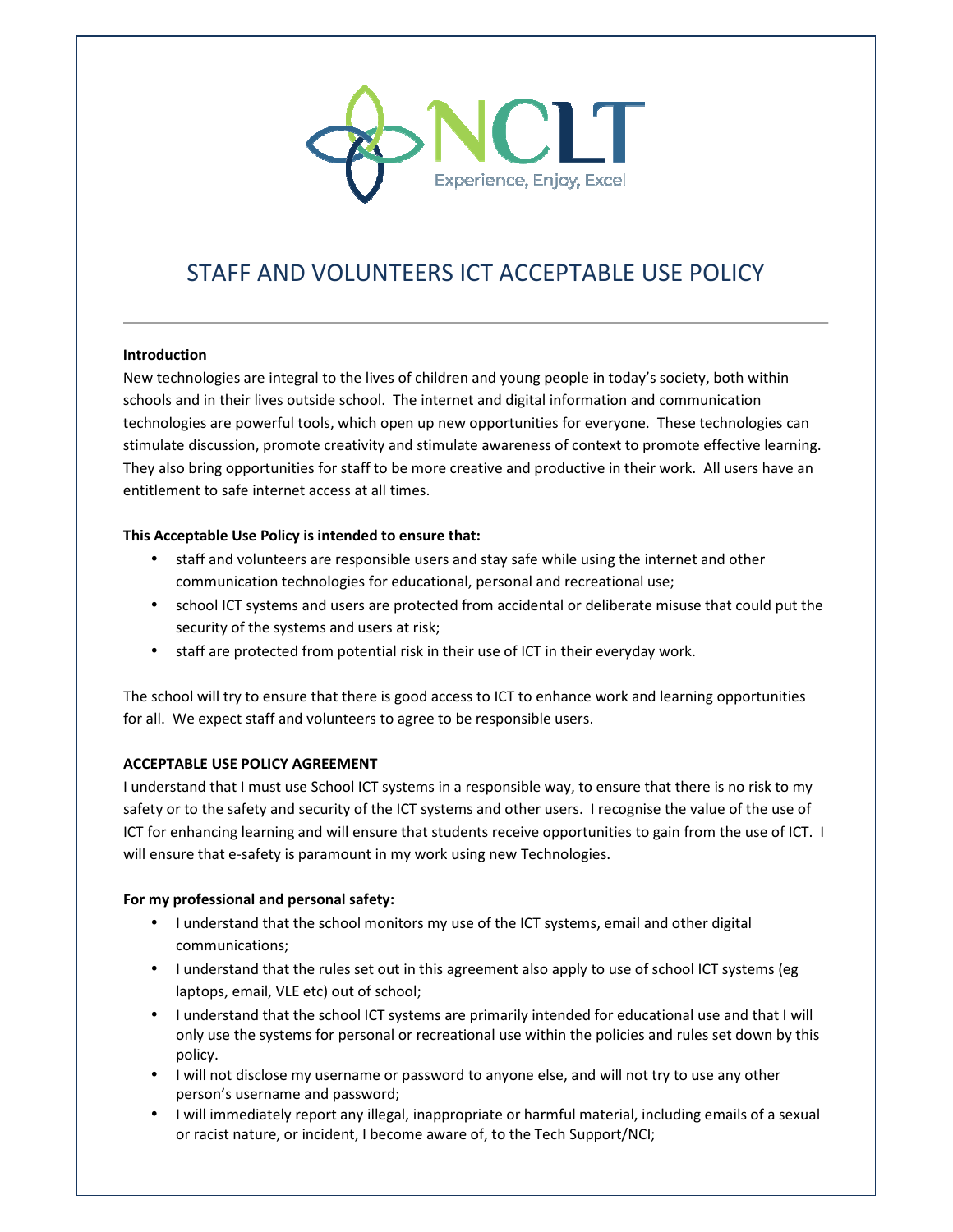- I will only access, copy, remove or otherwise alter the files of students for whom I am responsible;
- I will communicate with others in a professional manner, I will not use aggressive or inappropriate language and I appreciate that others may have different opinions. Training will be provided in acceptable email protocols;
- I will ensure that when I take and/or publish images of others I will do so with their permission and in accordance with the school's policy on the use of digital/video images. If these images are published externally it will not be possible to identify subjects unless this has been sanctioned.
- I will ensure that I only use social media in line with the school's policy.
- I will only communicate with students, parents and carers using official school systems. Any such communication will be professional in tone and manner.
- I will not engage in any on-line activity that may compromise my professional responsibilities.
- If leaving my pc for some time I will make sure I lock it to secure my documents.

# **The school and Trust have the responsibility to provide safe and secure access to technologies and ensure the smooth running of the school.**

- If I want to use my personal hand held/external devices (PDAs/laptops/mobile phones/USB devices etc) on the school network, or with school equipment , I will need the prior agreement of the network support staff and I will follow the rules set out in this agreement, in the same way as if I was using school equipment. I will also follow any additional rules set by the school about such use.
- I will not open any attachments to emails, unless the source is known and trusted, due to the risk of the attachment containing viruses or other harmful programmes;
- I will not try to upload, download or access any materials which are illegal (child sexual abuse images, criminally racist material, adult pornography covered by the Obscene Publications Act) and I understand that all incidents will be reported to the Police and I will be suspended from my post pending investigation.
- I will not try to upload, download or access any materials which are inappropriate or may cause harm or distress to others, this includes any materials relating to extremism and radicalisation;
- I will not try to use any programmes or software that might allow me to bypass the filtering/security systems in place to prevent access to such materials;
- I will not try (unless by prior arrangement with Tech Support/NCI) to make large downloads or uploads that might take up internet capacity and prevent other users from being able to carry out their work;
- I will not disable or cause any damage to school equipment, or the equipment belonging to others;
- I will only transport, hold, disclose or share personal information about myself or others, as outlined in the Data Protection Act 2018. Where personal data is transferred outside the secure school network, I understand that it must be kept secure.
- I understand that data protection policy requires that any staff or student data to which I have access, will be kept private and confidential, except when it is deemed necessary that I am required by law or by school policy to disclose such information to an appropriate authority;
- I will immediately report any damage or faults involving equipment or software.

## **I understand that I am responsible for my actions in and out of school and that**

• This Acceptable Use Policy applies not only to my work and use of school ICT equipment in school, but also applies to my use of school ICT systems and equipment out of school and my personal equipment in school or in situations related to my employment by school;